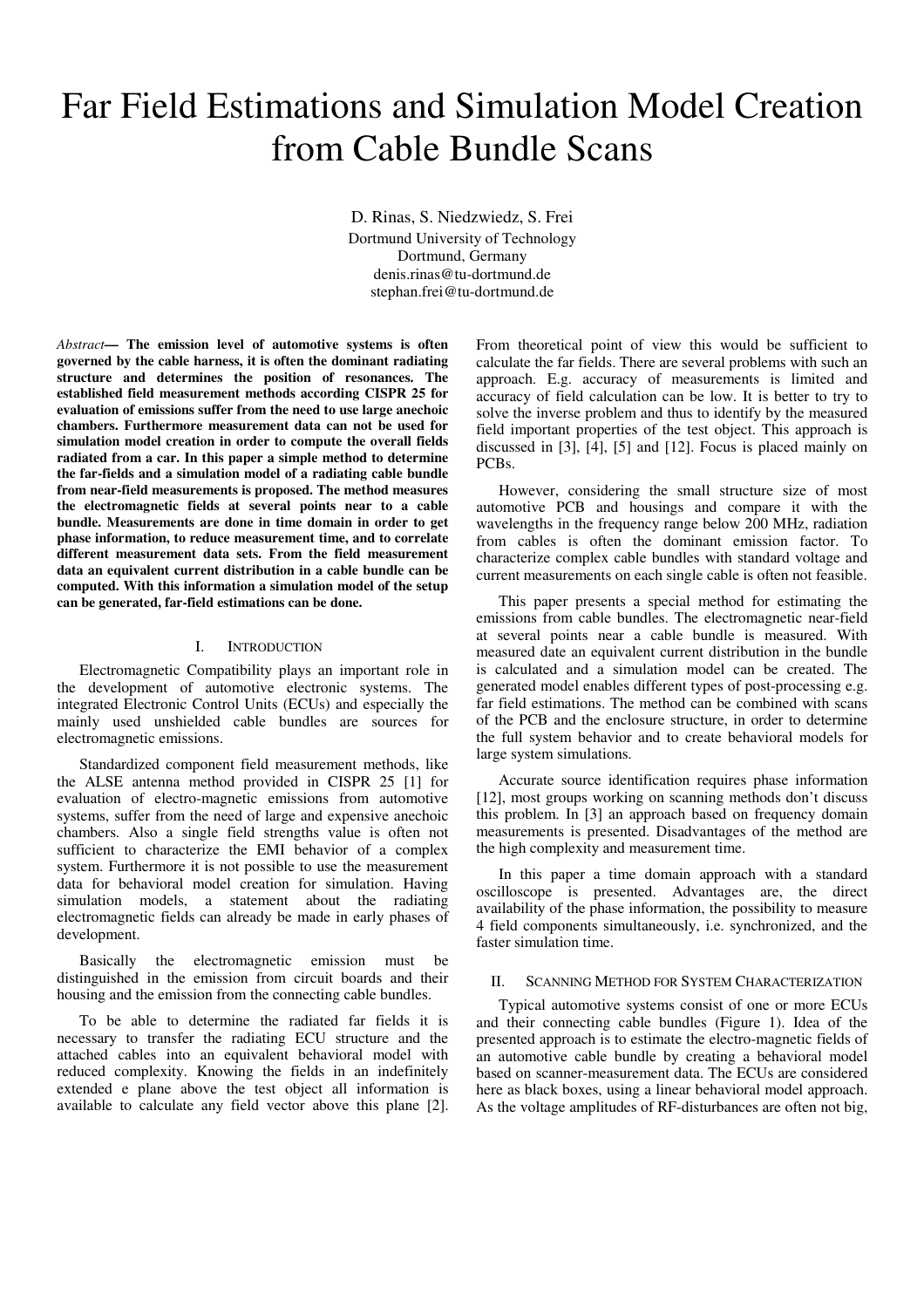small signal approaches are valid and linear models can approximate the emission behavior of the electronic system. In the approach presented here, ECUs are considered as non radiating lumped circuits. An extension with radiating structures is possible, but not discussed in this paper.



Figure 1. System to investigate

For creating the behavioral model the current distribution on cable bundle must be approximated. Complex near field data is collected at several points on lines parallel to the bundle. Therefore the measurements are done in Time Domain, followed by a transformation in Frequency Domain for further processing. With

$$
I(z) = \frac{H(z)}{\frac{1}{2\pi d} - \frac{1}{2\pi(2h+d)}}\tag{1}
$$

the correlation between the magnetic field and current distribution is given for a long homogeneous cable placed close above a ground plane. Where d is the distance from bundle to measured field point and h is the height of the cable bundle above the ground plane. The closer to the cable the fields are measured the higher is the accuracy of (1). The height h is also assumed to be small. The model creation process is presented in Figure 2.



Figure 2. Process of model creation

# *A. Measurement Setup*

For measuring the magnetic field a small loop antenna is used. The voltage  $V_i$  is induced by the magnetic flux through the area A of the loop.

$$
V_i = -\frac{\partial}{\partial t} \int_A \vec{B} dA \tag{2}
$$

If the field is homogeneous and the probe diameter is considerably smaller than the wavelength, the flux in the loop can be considered as constant. For the magnetic field component oriented normal to the loop plane the equivalent circuit presented in Figure 3 can be drawn.



Figure 3. Equivalent circuit of magnetic field probe

The probe voltage  $V_L$  is calculated by

$$
V_L = V_i \frac{Z_L}{R_L + Z_L} \tag{3}
$$

Based on the measured magnetic field at position *z* near the cable the corresponding current on the line can be computed. For that purpose the transfer function between the measured probe voltage and the equivalent current on the line can be derived from  $(1, 3)$ . The constant  $\mu$  describes the relative permeability and  $r<sub>s</sub>$  gives the loop radius of the magnetic field probe.



Figure 4. Transfer function for magnetic field probe

The measurement setup consists of a signal generator for feeding the cable bundle, the magnetic field probe (Figure 5) and a tripod for probe positioning. The cable under test is placed above the ground plane. The probe voltage is measured in Time Domain with a 4 channel standard oscilloscope. By synchronizing the channels and different measurement sets with a reference probe signal accurate phase information can be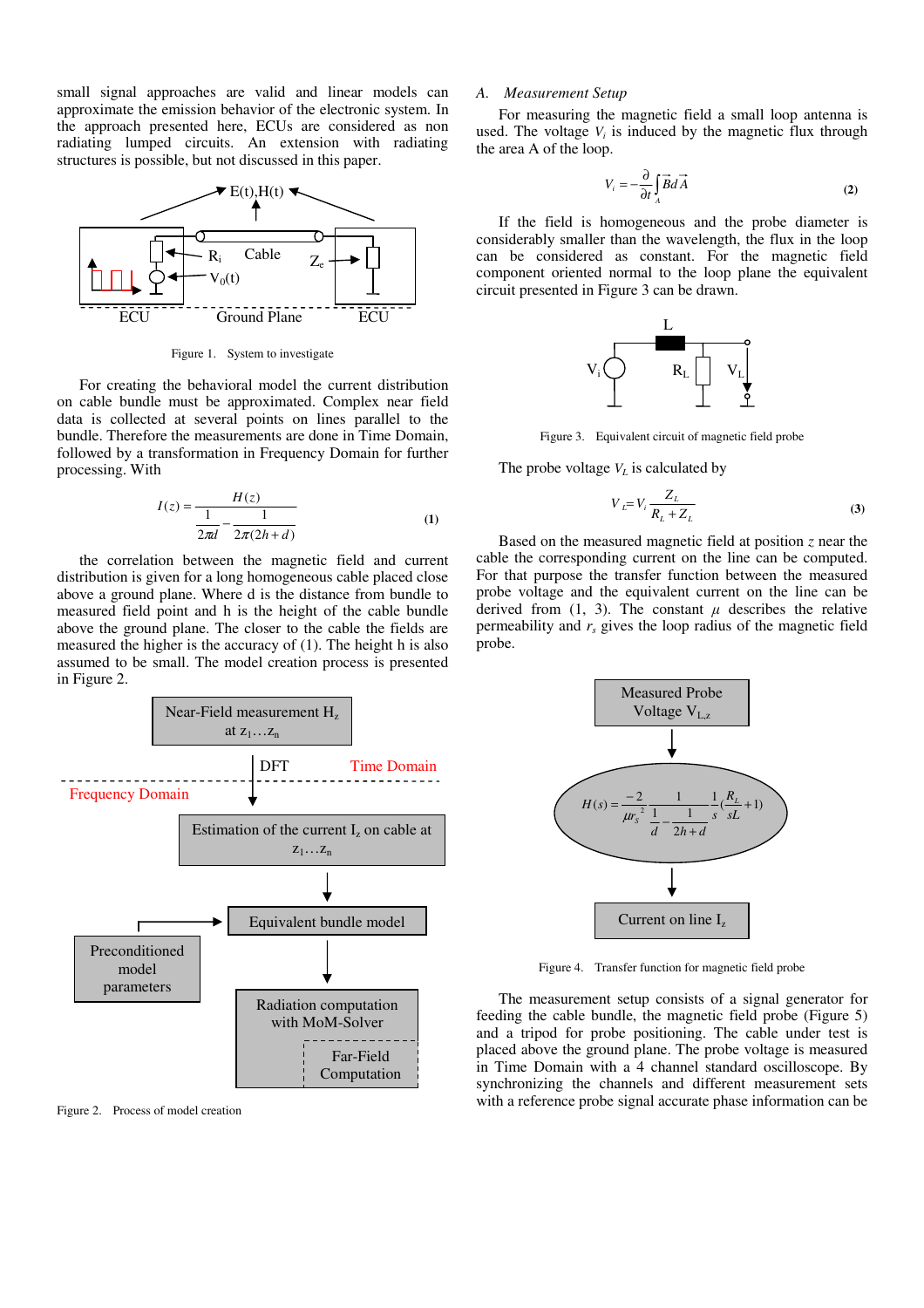obtained. Another important advantage of the Time Domain measurements is the decrease of measurement duration.



SMA connector

Figure 5. Magnetic field probe (diameter  $d \approx 9$  mm)

#### *B. Time Domain - Frequency Domain Transformation*

Time domain measurements have several advantages discussed above. For the following post-processing  $I_z$  is transformed in the frequency domain.

For obtaining the Frequency Domain information of a measured Time Domain signal the Fourier-Transformation is used. This transformation provides the complex information in a continuous Frequency Domain, from which spectrum and phase information can easily be derived. Furthermore the Fourier-Transformation is fully reversible.

$$
F\{x(t)\} = X(\omega) = \int_{-\infty}^{\infty} x(t) \cdot e^{-j\omega t} dt
$$
 (4)

As the continuous Fourier-Transformation requires continuous Time Domain data it is not usable in case of digital signal processing. Therefore the Time Domain data is discretized at fixed time steps according to a chosen sampling frequency that should be identical to the scope sampling frequency.

$$
\Delta t = \frac{1}{f_s} \tag{5}
$$

Additionally, the chosen sampling frequency specifies the maximum frequency detectable by the Fourier-Transformation, which is limited by the Nyquist-Theorem.

$$
f_{\text{max}} \le \frac{1}{2} f_S \tag{6}
$$

Hence all frequency components higher than *fmax* should be suppressed by a low-pass filter to avoid problems originating from Alias-Effect. In this case the transformation is known as Discrete Fourier Transformation (DFT)

$$
F\{s(n)\} = S(k \cdot \Delta f) = \sum_{0}^{N-1} s(n \cdot \Delta t) \cdot e^{-j2\pi \frac{k n}{N}}
$$
 (7)

The DFT is working on a fixed length data sequence *s(n)* that is assumed to be repeating periodically. The length *N* of the sampling sequence hereby defines the discrete frequency resolution of the DFT.

$$
\Delta f = \frac{f_s}{N} = \frac{1}{N \cdot \Delta t} \tag{8}
$$

For achieving good results the frequency resolution should be chosen as an integer divider of the most interesting frequency, but in general the frequency components of a signal are not known prior to the measurement.

An efficient realization of the DFT is achieved by the Fast Fourier Transformation (FFT), which takes advantage of symmetries along roots of unity used in the calculation. Different algorithms for the FFT exist, which mainly differ in their efficiency concerning different input sequence lengths *N*.

Another aspect in the usage of the DFT is the windowing of the original sequence in Time Domain. The input sequence *s(n)* itself can be understood as part of the original measurement data windowed by a rectangular function of length *N*.

$$
s(n) = x(n) \cdot w_N(n) \tag{9}
$$

 The multiplication of the data sequence with a window function in Time Domain corresponds to a convolution of the transformed data sequence with the transformed window function in Frequency Domain.

$$
S(k) = F\{x(n)\} * F\{w(n)\}\tag{10}
$$

This causes a certain distortion in the Frequency-Domain result depending on the used window function which is also known as Leakage-Effect.

To obtain the necessary precision of the frequency data used in this work, without wasting computing time, measuring time and memory, the frequency resolution *∆f* is carefully chosen between 0.01 and 0.1 times of the desired minimum frequency. To further optimize these efficiencies criteria the sampling frequency  $f<sub>S</sub>$  is chosen in relation to the desired maximum frequency.

In Figure 6 measurement results of a pulsed input signal into a single cable made with a test receiver can be seen. Here the pulse has an amplitude  $V_0 = 1$  V, a fundamental frequency of  $f_0 = 10$  MHz, a pulse/pause ratio  $t_h/t_l = 0.1$  and a rising and falling edge of  $t_{rf} = 2.5$  ns. In comparison the results from the FFT based on a Time Domain measurement are shown in Figure 7. Hence, the FFT results are very accurate. The main differences between both methods are the noise floor levels caused by the measuring device and the spectrum shape around the peaks caused by resolution bandwidth (RBW) and window shape.

As explained above the dynamics of the FFT-method mainly depend on the used sampling frequency and the duration of the measurement. Theoretically any frequency resolution below the Nyquist-frequency (6) can be achieved. The signal's shape and frequency do not have considerable effects on the result in general. A physically limiting factor to the results is set by the used measurement devices, more precise its noise floor levels and attenuations.

The difference in the amplitude values, which is quite constant along the spectrum, is explained with the measurement method itself. The test receiver measures the effective value, whereas the used FFT calculates the peak values of the Fourier components of a given signal.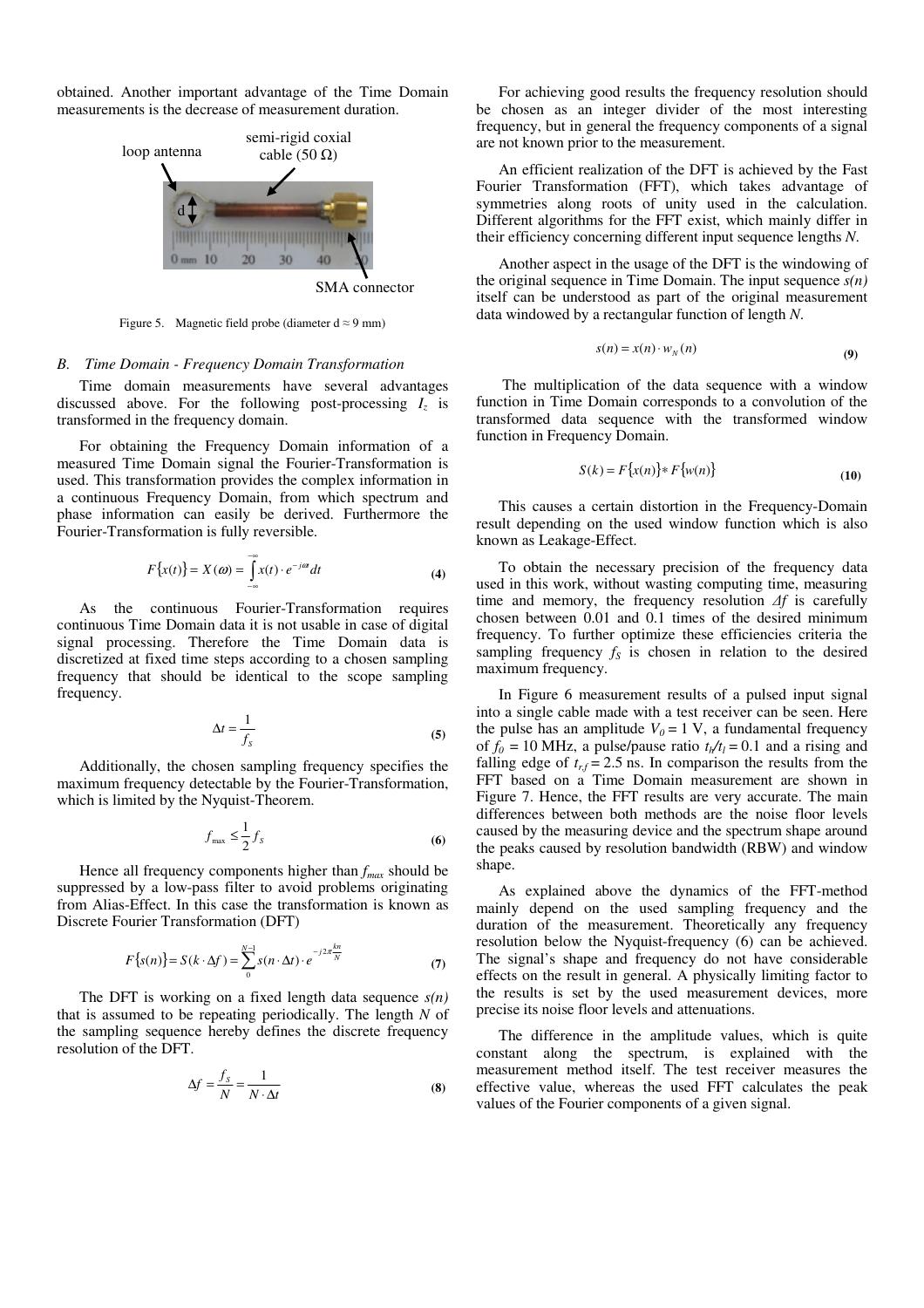

Figure 6. Signal measured with a test receiver



Figure 7. Signal measured in Time Domain and transformed into spectrum

# *C. Equivalent Transmission Line Model*

To approximate the cable bundle behavior a single transmission line model with equivalent current distribution is generated. The presented approach is based on the lossless transmission line equations. The voltage and current at position z on the transmission line can be calculated as

$$
V_z = \frac{1}{2} (V_e + Z I_e) e^{j\beta(l-z)} + \frac{1}{2} (V_e - Z I_e) e^{-j\beta(l-z)}
$$
(11)

$$
I_z = \frac{1}{2Z}(V_e + ZI_e)e^{j\beta(l-z)} + \frac{1}{2Z}(V_e - ZI_e)e^{-j\beta(l-z)}
$$
(12)

with wave impedance *Z* and the propagation constant *β*. As shown in Figure 4 the current  $I_z$  on transmission line can be calculated from the magnetic field measurements. For model generation process some model parameters have to be predefined. These are the length *l* of the transmission line, the radius *r* of the electric conductor and the height *h* over ground plane [8]. Length and height are chosen corresponding to the cable bundle under test. Based on these input parameters the terminating impedance *Z<sup>e</sup>* (Figure 1) can be calculated as

$$
Z_e = \frac{V_e}{I_e} \tag{13}
$$

where  $V_e$  and  $I_e$  are voltage and current at the end of the transmission line. For estimating  $V_e$  and  $I_e$  only two sets of data are necessary.

$$
\begin{pmatrix} V_e \\ I_e \end{pmatrix} = \begin{bmatrix} a_1 & b_1 \\ a_2 & b_2 \end{bmatrix}^{-1} \cdot \begin{pmatrix} I_1(z_1) \\ I_2(z_2) \end{pmatrix}
$$
 (14)

$$
a_1 = \frac{1}{2Z} (e^{j\beta(l-z_1)} - e^{-j\beta(l-z_1)}) \cdot b_1 = \frac{1}{2} (e^{j\beta(l-z_1)} + e^{-j\beta(l-z_1)})
$$
  
\n
$$
a_2 = \frac{1}{2Z} (e^{j\beta(l-z_2)} - e^{-j\beta(l-z_2)}) \cdot b_2 = \frac{1}{2} (e^{j\beta(l-z_2)} + e^{-j\beta(l-z_2)})
$$
\n(15)

To minimize errors in the model generation process the possibility to measure a local minimum of current distribution on line must be regarded. This fact can cause a low signalnoise-ratio. Two approaches are possible here.

- The amount of data sets is increased by measuring the cable bundle at *N* >> 2 field points. *N* is depending on the desired maximum frequency to be measured. This leads to an over-determined system of equations. It can be solved with the method of least squares or else approximated to a sinusoidal function.
- A pre-processing scanning is done before measuring the two magnetic field points. Based on this scanning the local maxima on line are estimated and the measurements are done here.

With the predefined internal resistance of the source  $R_i$ source voltage  $V_0$  can be computed (Figure 1).

$$
V_0 = V_a \frac{Z_a + R_i}{Z_a} \tag{16}
$$

$$
Z_a = Z \frac{Z_e + jZ \tan(\beta l)}{Z + jZ_e \tan(\beta l)}
$$
(17)

### *D. Equivalent Dipole Model*

As described in chapter C the current distribution on a cable bundle can be estimated. Therefore measurements are done in  $N \gg 2$  field points on a line above the bundle and approximated to a sinusoidal function. Afterwards the resulting current distribution function is approximated by electric dipoles with dipole moment

$$
M_k = I_k d_k \tag{18}
$$

where  $I_k$  is the current on line element and  $d_k$  is the discretization size. The dipoles are arranged above a ground plane in height *h*, adopted from the cable bundle under test.

#### III. RESULTS

The developed methods were tested to confirm applicability. For the investigations a pulsed signal is generated. The pulse has an amplitude  $V_0 = 5$  V, a fundamental frequency of  $f_0 = 4$  MHz, a pulse/pause ratio  $t_h/t_l = 1$  and a rising and falling edge of  $t_{rf} = 2.5$  ns. It is impressed by a 50-Ohm system.

#### *A. Single Conductor – Equivalent Transmission Line Model*

The cable (Figure 8) consists of a single conductor placed in the height  $h = 50$  mm over a ground plane. It has a length of  $l = 490$  mm and a thickness of  $d = 1$  mm. It is terminated with a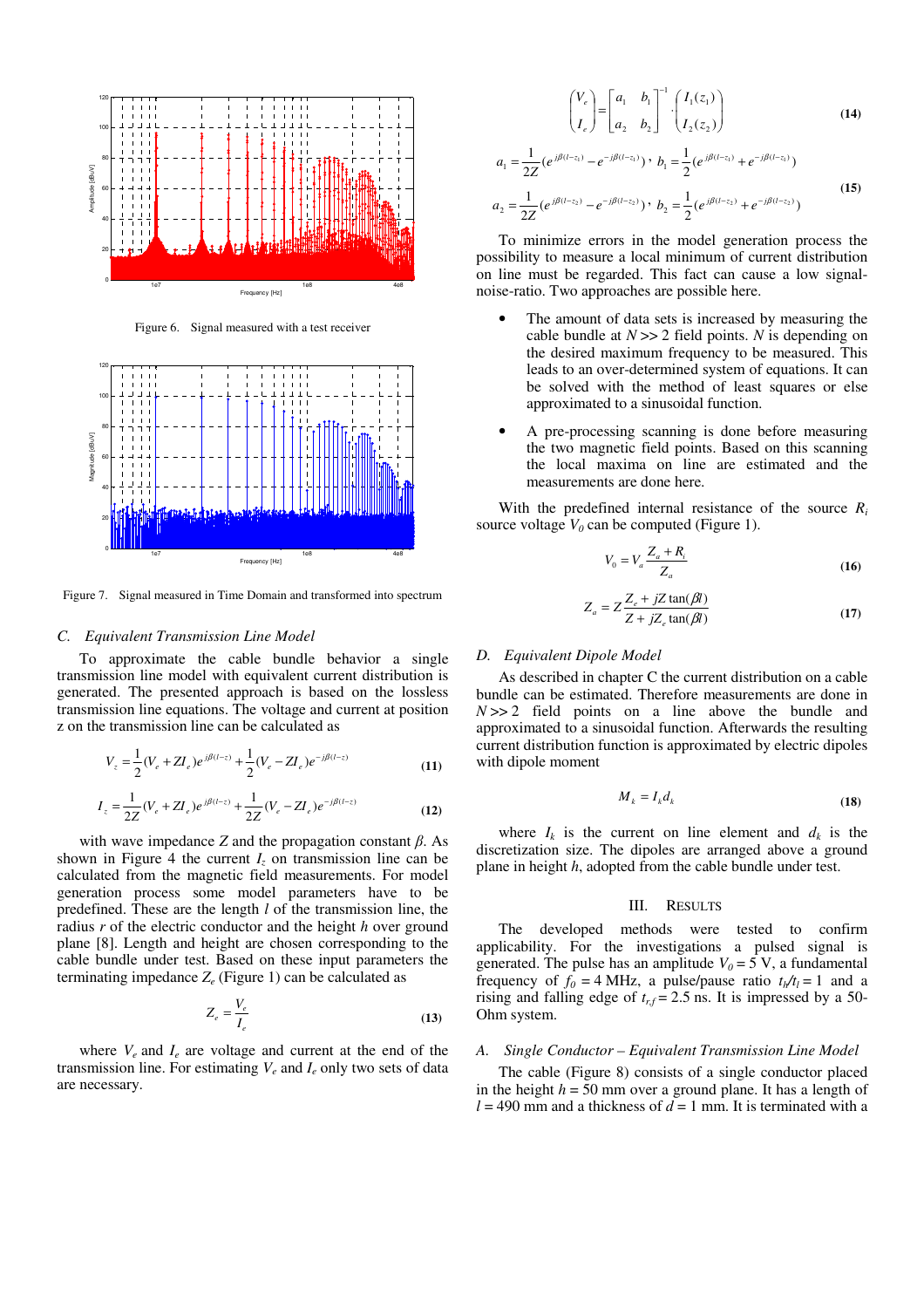$Z_e$  = 50  $\Omega$  impedance. The predefined model parameters are adopted from the cable under test. The internal resistance of the source is set to  $R_i = 50 \Omega$ . The magnetic field is measured at two positions at a height  $h<sub>S</sub> = 10$  mm above the cable.



Figure 8. Single conductor under test

With the equivalent model radiations from the transmission line at any position and distance can be obtained. The electric far fields  $E_\theta$  and  $E_\varphi$  are predicted and shown in Figure 9 and Figure 10, respectively. Exemplary the far fields of the  $7<sup>th</sup>$  $(f<sub>I</sub> = 60 MHz)$  and the 15<sup>th</sup>  $(f<sub>2</sub> = 124 MHz)$  harmonic of the pulsed input signal are presented. As a comparison a full field simulation of the cable under test given by a MoM solver [11] is shown. The two results agree in terms of pattern and amplitude with a maximum error of 2.5 dB at most angles.



Figure 9. Electric far field ( $dBV/m$ ) at distance  $r = 10$  m (Left:  $E_{\theta}$ , Right:  $E_{\phi}$ ),  $f_1 = 60$  MHz



Figure 10. Electric far field (dBV/m) at distance  $r = 10$  m (Left: E<sub>0</sub>, Right:  $E_{\omega}$ ),  $f_2 = 124 \text{ MHz}$ 

# *B. Multiconductor –Equivalent Transmission Line Model*

The investigations for the multiconductor presently are done based on computer simulations.

The system (Figure 11) consists of a three single conductors with length  $l = 500$  mm and thickness  $d = 1$ mm placed in the height  $h = 50$  mm over a ground plane. The distance between the conductors is set to  $D = 10$  mm. The transmission lines are terminated with  $Z_{eI} = 50 \Omega$ ,  $Z_{e2} = 150 \Omega + s \cdot 1 \mu H$  and  $Z_{e3} = 330 \Omega$ . The excitation is impressed in the center line.

The predefined model parameters are adopted from the multiconductor. The internal resistance of the source is set to  $R_i = 50 \Omega$ . The magnetic field is measured in two field points at a height  $h<sub>S</sub> = 10$  mm above the cable.



Figure 11. Multiconductor under test

In Figure 12 and Figure 13 electric far fields  $E_\theta$  and  $E_\phi$  are approximated with equivalent TL model and compared with a full field simulation. Here exemplary the far fields of the  $5<sup>th</sup>$  $(f<sub>I</sub> = 44 MHz)$  and the  $7<sup>th</sup> (f<sub>2</sub> = 60 MHz)$  harmonic of the pulsed input signal are presented. The results agree in terms of pattern and amplitude with a maximum error of 3 dB at most angels.



Figure 12. Electric far field (dBV/m) in distance  $r = 10$  m (Left: E<sub>0</sub>, Right:  $E_{\varphi}$ ),  $f_1 = 44 \text{ MHz}$